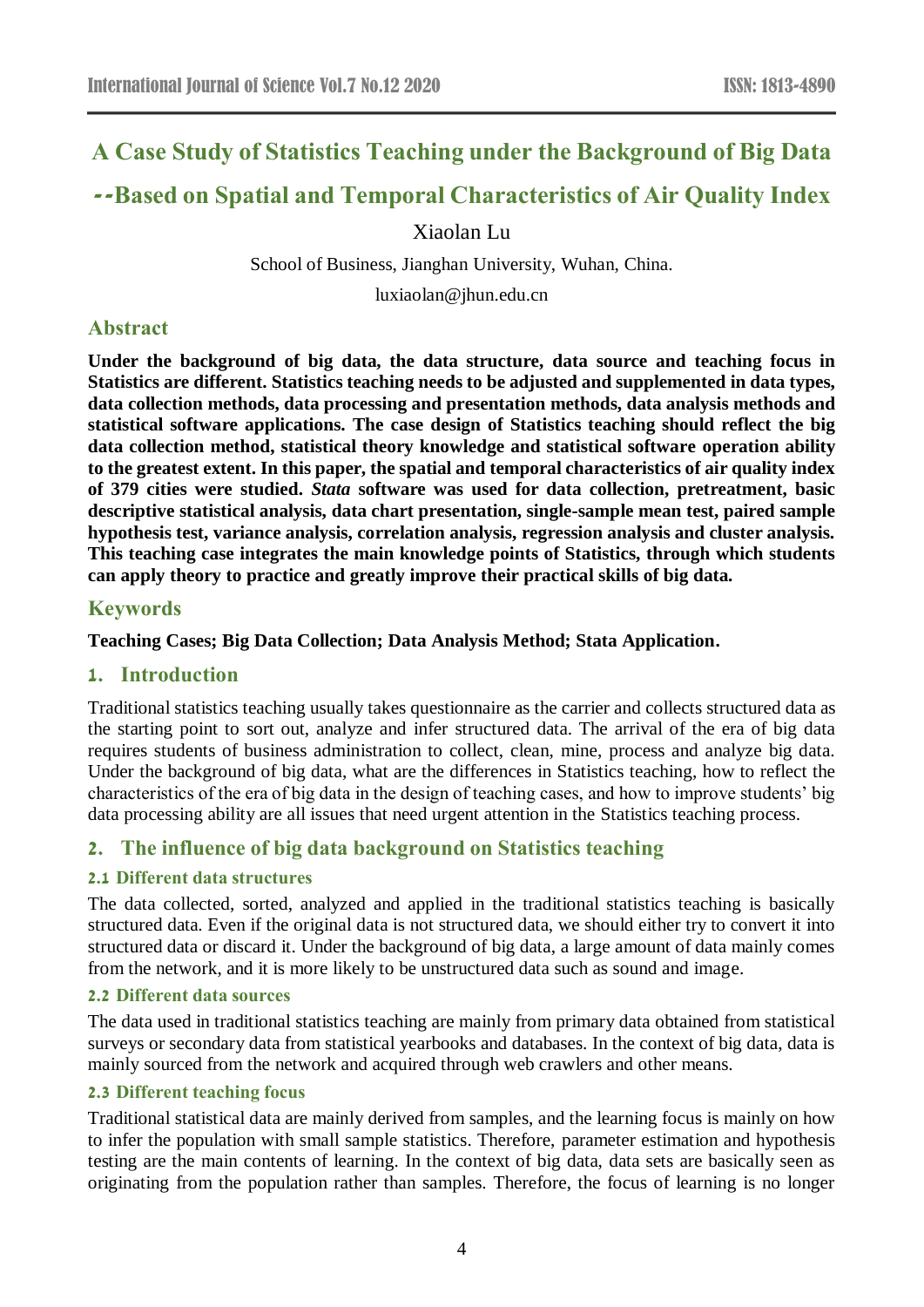sampling inference and hypothesis testing, but should be shifted to the deep mining of data to discover the rules and characteristics of the development of things.

## **3. Adjustment of Statistics teaching content in the context of big data**

#### **3.1 Unstructured data types**

In traditional statistics, data types are classified into qualitative or quantitative data, and measurement scales are classified into four categories, namely, classification, order, distance and ratio. In the background of big data, data types and measurement scales are different, so data should be divided into different types according to different measurement scales, sources and space-time.

#### **3.2 Data collection methods**

In traditional statistics, data collection methods mainly include statistical investigation and secondhand data collection. In the era of big data, data are generated in different ways, and the collection of big data requires the use of corresponding software to compile web crawlers and other methods. This part is relatively weak in the traditional Statistics teaching, so it is in urgent need of strengthening.

#### **3.3 Data processing and presentation methods**

In traditional Statistics, data processing and presentation are mainly achieved through simple statistical grouping to obtain statistical tables or graphs. Faced with massive unstructured data, it is difficult to process and display the data with traditional statistical grouping, tables or graphs. More complex data mining or data perspective technology teaching should be supplemented, such as exploratory visual description tools, Tableau and lexicographical visualization tools, etc.

#### **3.4 Data analysis method**

In traditional Statistics teaching, data collection, data collation, data analysis and other modules are generally included. Among them, data analysis includes sampling inference, hypothesis testing, variance analysis, correlation and regression analysis, cluster analysis and factor analysis, etc. In the background of big data, descriptive statistics should be emphasized, but this part should emphasize the learning of data cleaning and data mining. Sampling inference and hypothesis testing can be weakened. The principles of cluster analysis, correlation analysis, decision tree analysis and artificial neural network are more applicable in the context of big data, and can be supplemented as the main content of statistics teaching.

#### **3.5 Application of statistical software**

In traditional Statistics teaching, software such as *Excel*, *Eviews* or *SPSS* is used to process data. In the context of big data, other statistical software such as *R*, *Stata*, or *Python* should be the utilized. By learning the statistical software, students can conduct data collection, data cleaning, data presentation, data analysis and model building, etc.

## **4. Teaching case design requirements in the context of big data**

#### **4.1 Using big data**

*Stata* software was used for data collection. In case teaching, the collection method and data characteristics of dynamic unstructured big data can be illustrated by explaining the collection of data of all vehicle models in the auto announcement of China Commercial Vehicle Network and the collection of location and comment data of "*Villager chicken*" restaurant.

Considering the case teaching in the collected data to be used for subsequent learning, this paper takes the space-time characteristics of Chin's 379 urban air quality indexes as an example. The case data are of great concern to governments at all levels, relevant agencies and the general public, and are released dynamically every 2 hours, featuring large data volume, dynamic rolling, and combination of qualitative and quantitative data ,etc. The data set can be well used to study the main knowledge points in Statistics after matching the data of the corresponding city's social and economic indicators or geographical indicators.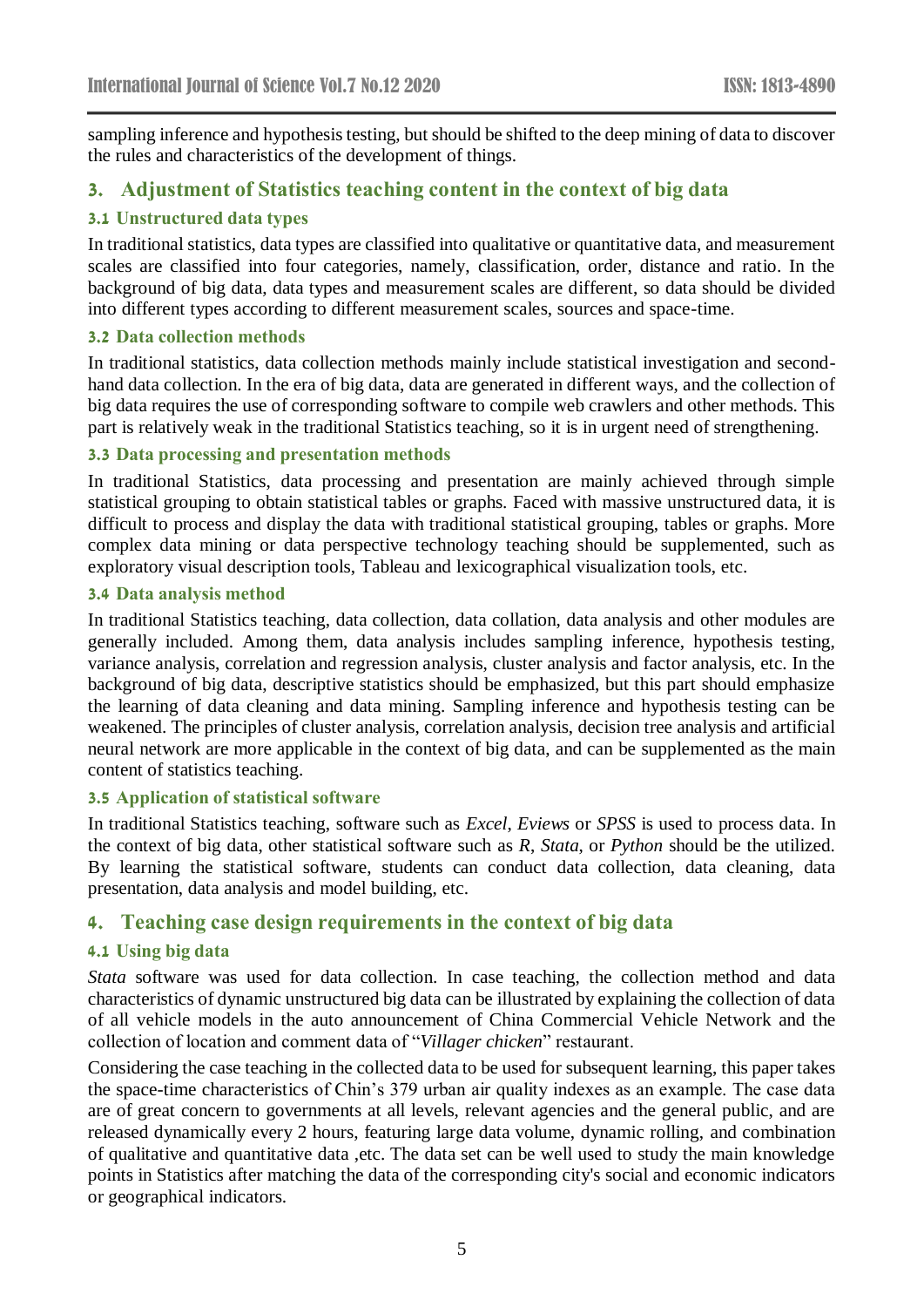#### **4.2 Reflecting the comprehensiveness of knowledge points**

The above data can be used for data collection, preprocessing, basic description statistical analysis, data display, single sample mean test, paired sample hypothesis test, analysis of variance, correlation analysis, regression analysis and cluster analysis.

#### **4.3 Reflecting the practicality of software application**

Currently, *python* and *Stata* are popular software for the collection, processing and analysis of big data. Based on the actual situation of students, this case uses *Stata* software for data collection, processing and data analysis, and completes all case teaching with *SPSS* software.

## **5. Teaching case design process**

#### **5.1 Data collecting**

Taking Beijing's air quality index as an example, through China's air quality index website (*http://www.pm25.in/*), the URL "*http://www.pm25.in/beijing*" is obtained. If you want to get all 379 cities of *AQI*, *PM25*, *PM10*, *CO*, and *O3* index, you must firstly obtain corresponding URL of 379 cities. Therefore, there are two steps in the design of web crawler. The first step is to use the "*copy*" code to copy and save the page as *TXT* format file from the website of the first page. Then, the "*infix*" code is used to read the file into *Stata*. Then, using "*Keep if index (V1, "<A href="/")* " to get the Chinese pinyin names of all cities and save the file as "*Cityname.dta*". The second step is to use the code "*levels of CityName*" and "*foreach v of Local Levels {*" to loop the URLS of all 375 cities, locate and clean the data, and use "*postfile*" to output the obtained data of *AQI*, *PM25\_1h*, *PM10\_1h*, *CO\_1h*, *NO2\_1h*, *O3\_1h*, *O3\_8h* and save them as "*Cityaqi01.dta*" file for further use. Since the air quality index is published every two hours, *Stata* can be used to crawl the data every two hours and save the data as "*Cityaqi02.dta*" and "*Cityaqi03.dta*", and so on.

#### **5.2 Data preprocessing**

The data files at different time points above are merged into one file by "*merge*", and the data of 31 provincial capitals or municipalities are retained. Then the air quality index of each provincial capital (municipality) is matched with the regional economic indicators and other data by "*merge*". According to AQI, the air quality of each city is divided into five air quality grades: excellent, good, medium, qualified and unqualified. The quantitative data are centralized or standardized and stored, and the singular value situations that may exist are screened. Prepare for subsequent statistical analysis.

#### **5.3 Data presentation**

Frequency analysis is carried out on the acquired indicators such as *AQI*, *PM25\_1h*, *PM10\_1h*, *CO\_1h*, *NO2\_1h*, *O3\_1h*, *O3\_8h,* etc. Histogram, density histogram or boxplot are drawn on the quantitative indicator data using the codes "*graph*", "*histogram*" and "*scatter*" to observe the distribution of data. In addition, using the "*spmap*" code and the map of China, the display is conducted according to five different colors of air quality grading, such as excellent, good, medium, qualified and unqualified, so as to visually observe the air quality changes, spatial differences and space-related conditions at different time points.

#### **5.4 Basic descriptive statistics**

"*Tabstat*" and "sum" codes were used to basically describe statistical analysis of *AQI*, *PM25\_1h*, *PM10\_1h*, *CO\_1h*, *NO2\_1h*, *O3\_1h*, *O3\_8h* and other indicators of air quality in 379 cities, and the average, median, mode, maximum, minimum and standard difference were obtained, and outliers and singular values were analyzed. The above basic descriptive statistics are reported in the form of statistical tables.

#### **5.5 Hypothesis testing of the mean of single sample**

"*Ttest*" is used to test the mean value of air quality indicators such as *AQI*, *PM25\_1h*, *PM10\_1h*, *CO\_1h*, *NO2\_1h*, *O3\_1h*, *O3\_8h* in 379 cities, to test whether the original hypothesis is true.